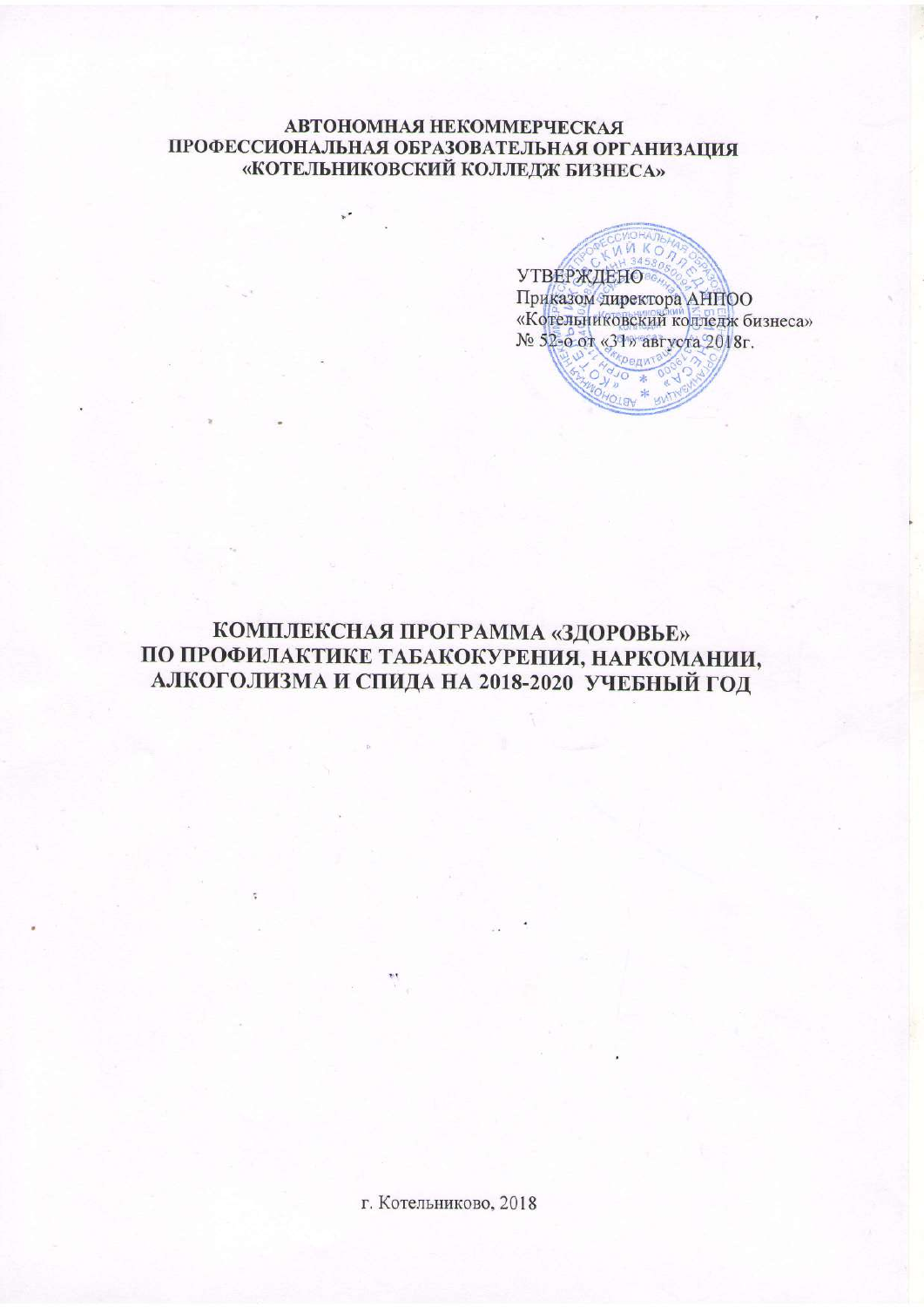Образовательная организация - это особая социальная среда ДЛЯ обучающихся.

Сохранение и укрепление здоровья населения страны, в том числе обучающейся молодежи, в современных социально-экономических условиях одна из важнейших государственных задач. Так одной из острейших проблем современности стали проблемы сохранения здоровья молодого поколения России и распространения социально одобренных моделей поведения. здорового образа жизни в молодежной среде.

В период обучения в колледже обучающиеся испытывают воздействие целого комплекса средовых факторов, негативно влияющих на состояние их физического, психического и репродуктивного здоровья. Изменение стереотипа окружения, возрастание психологической нагрузки, дезориентация в обществе, особенно на начальном этапе обучения в образовательной организации, приводят к стрессовому напряжению у обучающихся. Учебная деятельность в условиях информационной перегрузки способствует возникновению стресса, связанного с дефицитом времени, что, в конечном итоге, приводит к депрессии, психовегетативным расстройствам, неврозам и различным соматическим заболеваниям.

Это обусловлено тем, что в этом возрасте формируется репродуктивной, интеллектуальный, трудовой и военный потенциал страны. Но именно подростки наиболее подвержены социально-негативному влиянию среды и общества. Бедствием стало распространение среди молодежи наркомании, алкоголизма, токсикомании, инфекций, передающихся половым путем. туберкулеза, хронических соматических заболеваний.

В связи с этим в систему образования в целом и образовательные организации СПО в частности, как на структуру, обеспечивающую социальное развитие личности, помимо специальных задач ложится и задача сохранения физического, психического и нравственного здоровья обучающихся. При этом, профессиональное образование является важнейшим ИНСТИТУТОМ формирования образованной, квалифицированной, культурной И интеллектуальной элиты государства. Вместе  $\mathbf{C}$ Tem,  $\overline{B}$ условиях продолжающегося социального расслоения, отсутствия у молодых граждан равных шансов на получение образования, достойной работы, медицинских, социально-бытовых и других услуг нарастает неудовлетворенность жизнью, увеличивается количество апатия, стрессов, что вызывает проблему дезадаптации личности в обществе и ряд негативных явлений в молодежной среде:

- Ухудшается состояние здоровья молодежи. В среднем в России лишь 10% выпускников школ могут считаться абсолютно здоровыми, а 45-50% имеют серьезные отклонения в психическом и физическом развитии;
- Размываются духовные ценности и ориентиры;

АНПОО «Котельниковский колледж бизнеса»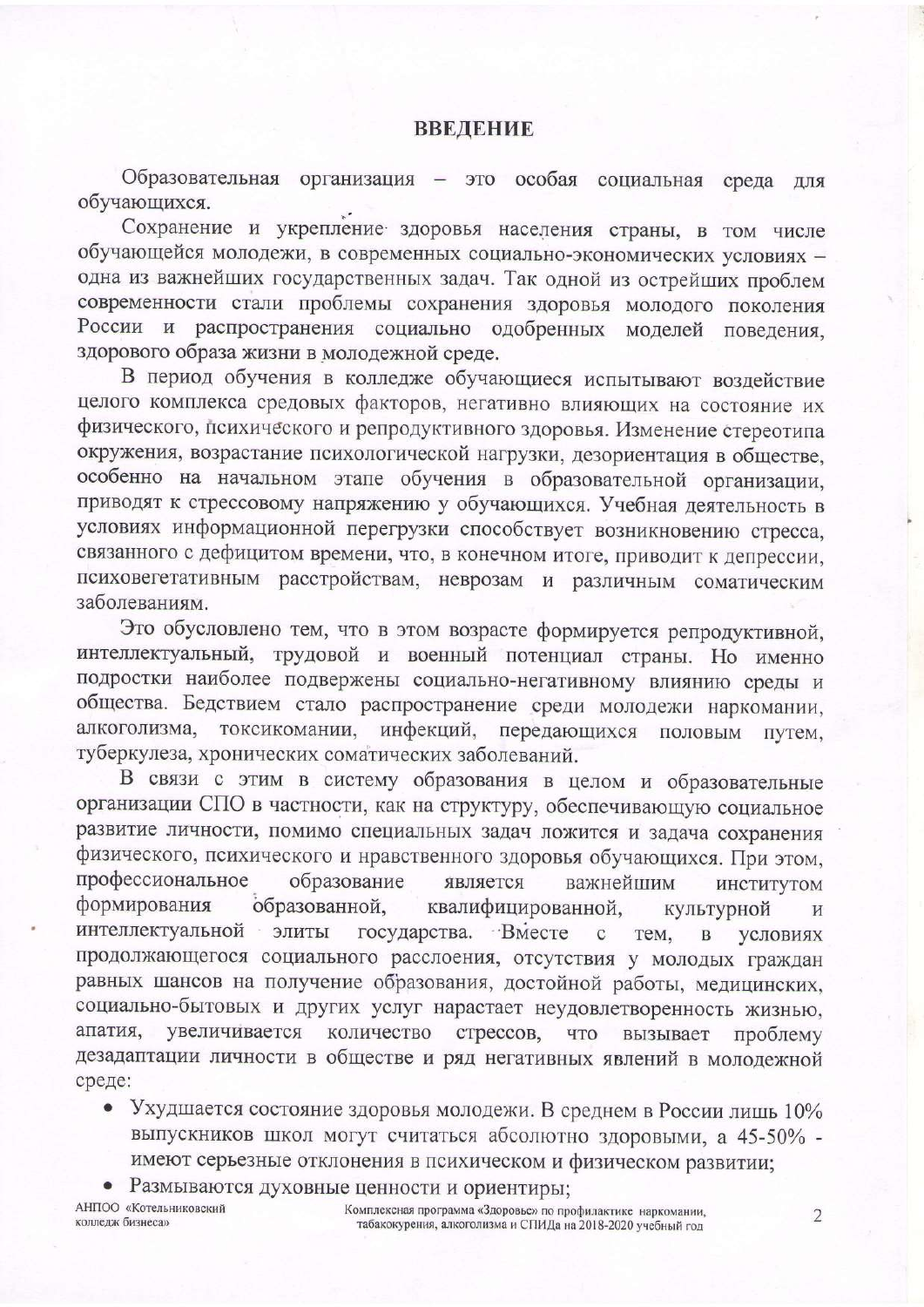- Сохраняется высокий уровень преступности в молодежной среде;
- Растет алкоголизация и наркомания среди молодежи.

<sub>B</sub> связи особое  $\mathbf{C}$ ЭТИМ внимание заслуживают проблемы здоровьесберегающего воспитания обучающихся: создание новых подходов к гигиеническому воспитанию, формирование навыков здорового образа жизни.

### І. НОРМАТИВНО-ПРАВОВОЕ ОБЕСПЕЧЕНИЕ ПРОГРАММЫ

- 1. Федеральный закон Российской Федерации от 23 февраля 2013 г. N 15-ФЗ (ред. от 29.07.2018г.) «Об охране здоровья граждан от воздействия окружающего табачного дыма и последствий потребления табака».
- 2. Федеральный закон от 21 ноября 2011 г. N 323-ФЗ (ред. от 03.08.2018г.) «Об основах охраны здоровья граждан в Российской Федерации» (с изменениями и дополнениями).
- 3. Федеральный закон Российской Федерации от 29 декабря 2012 г. N 273-ФЗ (ред. от 03.08.2018г.) «Об образовании в Российской Федерации».
- 4. Федеральный закон Российской Федерации от 4 декабря 2007 г. N 329-ФЗ (ред. от 20.07.2018г.) «О физической культуре и спорте в Российской Федерации».
- 5. Федеральная целевая программа «Развитие физической культуры и спорта в Российской Федерации на 2016-2020 годы» (с изменениями на 25 июля 2018 года)
- 6. Стратегия государственной антинаркотической политики Российской Федерации до 2020 года.
- 7. Стратегия развития воспитания в Российской Федерации на период до 2025 года
- 8. Устав АНПОО «Котельниковский колледж бизнеса».

### **II. ЦЕЛИ И ЗАДАЧИ ПРОГРАММЫ**

Целями программы являются:

- 1. Воспитание психически здорового и личностно развитого обучающегося, способного самостоятельно справляться с жизненными проблемами.
- 2. Развитие стереотипов здорового образа жизни у обучающихся, выработка личностных стратегий поведения, препятствующих возникновению аддиктивного и девиантного поведения.

Для достижения указанных целей решаются следующие задачи:

Создание условий в молодежной среде для позитивного общения, восприятия информации, творческой атмосферы в рамках совместной деятельности;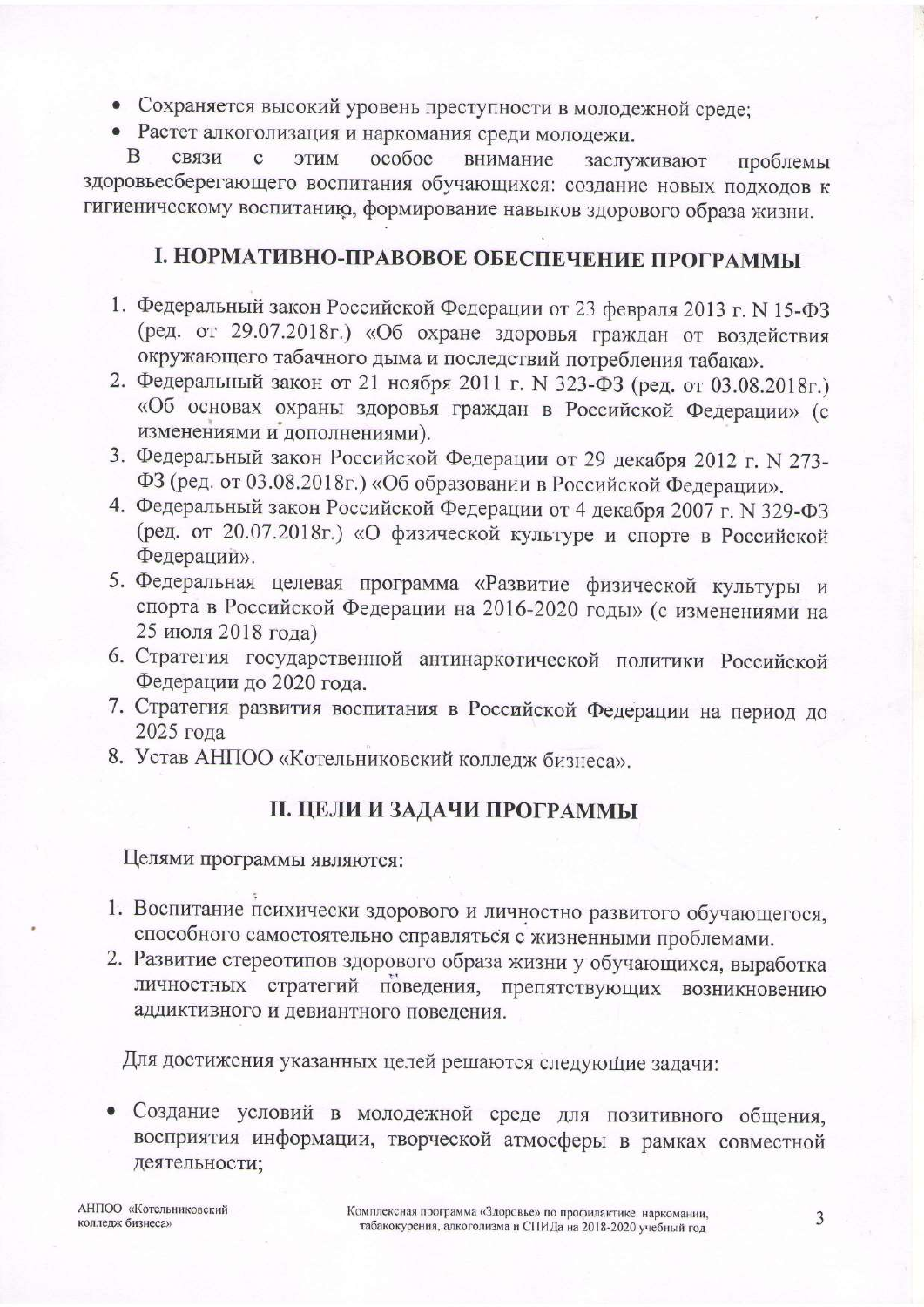- Разработка и внедрение программы профилактики аддиктивного поведения обучающихся;
- $\bullet$  Обеспечение психологической поддержки учебно-воспитательного процесса;
- Проведение мероприятий, направленных на помощь обучающимся в личностных ресурсов, способствующих формированию выявлении здорового образа жизни;
- Обучение преподавателей методам профилактики аддиктивного поведения обучающихся;
- Разработка методического материала для кураторов по организации и проведению профилактических мероприятий.

# ІУ.СИСТЕМА ПРОГРАММНЫХ МЕРОПРИЯТИЙ

#### 1. Система мер по пропаганде здоровьесберегающего воспитания:

- Разработка программ конкретных рекомендаций И  $\Pi$ <sup>O</sup> здоровьесберегающему обучающихся **AHITOO** воспитанию «Котельниковский колледж бизнеса»;
- Проведение мероприятий по профилактике аддиктивного и девиантного поведения и формированию здорового образа жизни;
- Проведение Дней здоровья;
- Организация спортивных состязаний среди обучающихся;
- Подготовка волонтеров для проведения мероприятий по профилактике аддиктивного и девиантного поведения среди обучающихся.

#### 2. Форма реализации программы:

- Семинары.
- Социально-психологические исследования.
- Лекции.
- Беседы.
- Ролевые игры.
- Круглые столы.
- Спортивные соревнования.
- Акции.

#### V. ОЦЕНКА ЭФФЕКТИВНОСТИ РЕАЛИЗАЦИИ ПРОГРАММЫ

В результате осуществления Программы ожидается:

1. Стабилизация показателей, характеризующих социальные девиации среди обучающихся.